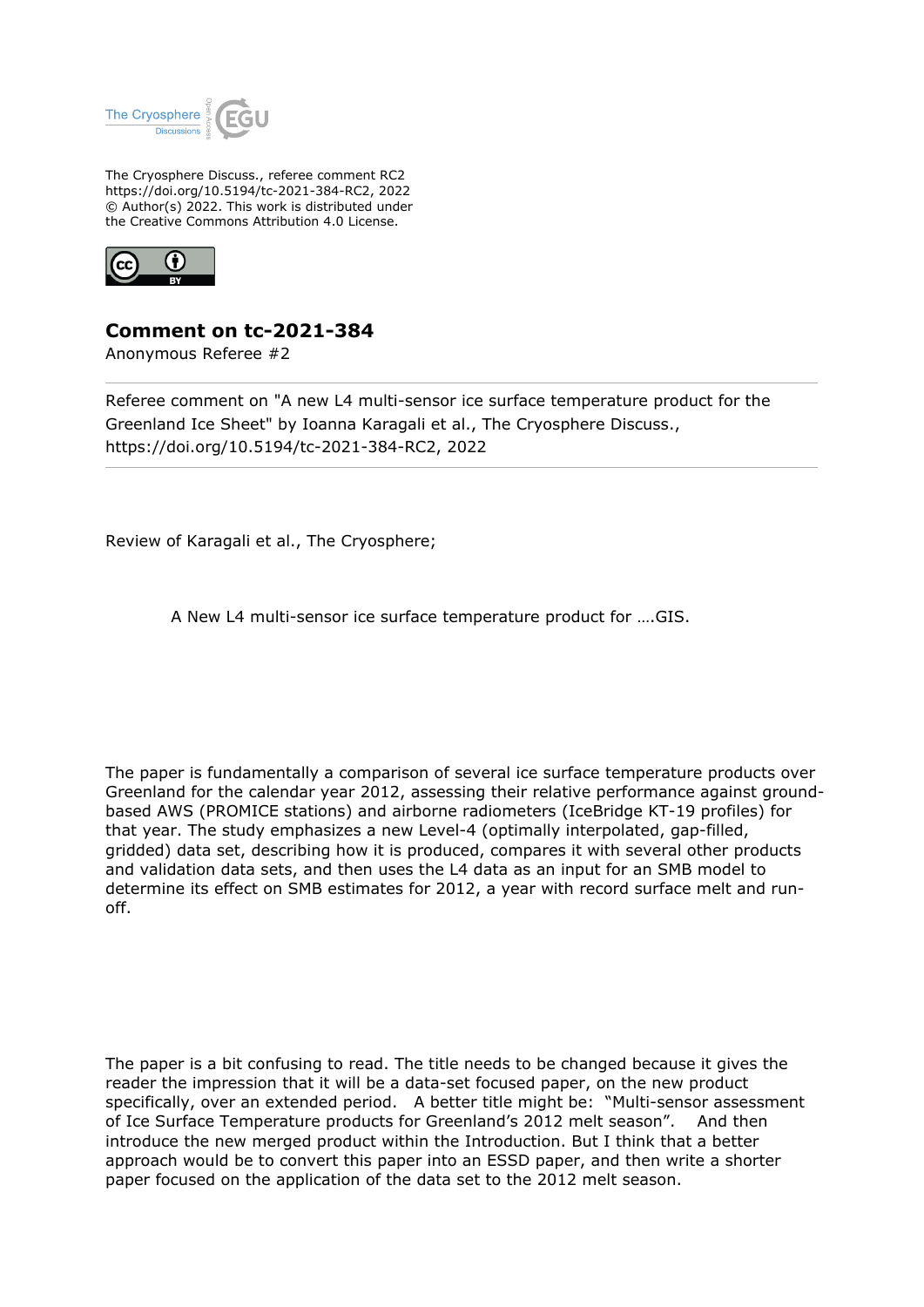This paper seems to be trying to do several things at once: describe a new data product, validate it, discuss its benefits / limitations, investigate the annual cycle for the Greenland ice sheet in 2012, and finally the potential advantage of an L4 IST for SMB analysis. It would be far easier to follow the research if *first* there were a paper on the L4 data set for the full time-period it can cover, with multi-year validation and something like a climatology for the ice sheet – and *then* a study of the 2012 melt season and SMB models using it.

I think the paper could be close to publishable, but as an ESSD paper. The revised title suggested above would lead to a shorter, application-focussed, tighter paper that would not do justice to introducing the new data set and its usefulness. The major revisions required are a re-write, fairly comprehensive, to make it more focused on this 'data product' target, and to describe the full multi-year time-series that can be derived for the L4 product. A separate paper could then be developed, if desired, on the unusual climate aspects of 2012 as revealed in the IST all-sky result in Greenland, with a comparison in more detail with the existing literature on the 2012 summer there. As it stands, the manuscript seems to wander between describing a small piece of a potentially important data product (the L4 IST) and some kind of analysis of the geographic distribution of unusual temperatures in 2012.

The ESSD paper would re-focus on introducing the study more clearly, and perhaps revising some of the graphics, and reducing the number of graphics (finding other ways to show the validation/ comparison information).

I leave it to the editor to decide, of course, but I think the clearest path is to use most of this work for an ESSD paper, and then submit a shorter paper on analysis of 2012 to The Cryosphere. Sorry, it probably shows in this writing that my thinking on the text evolved over the couple of afternoons I reviewed it.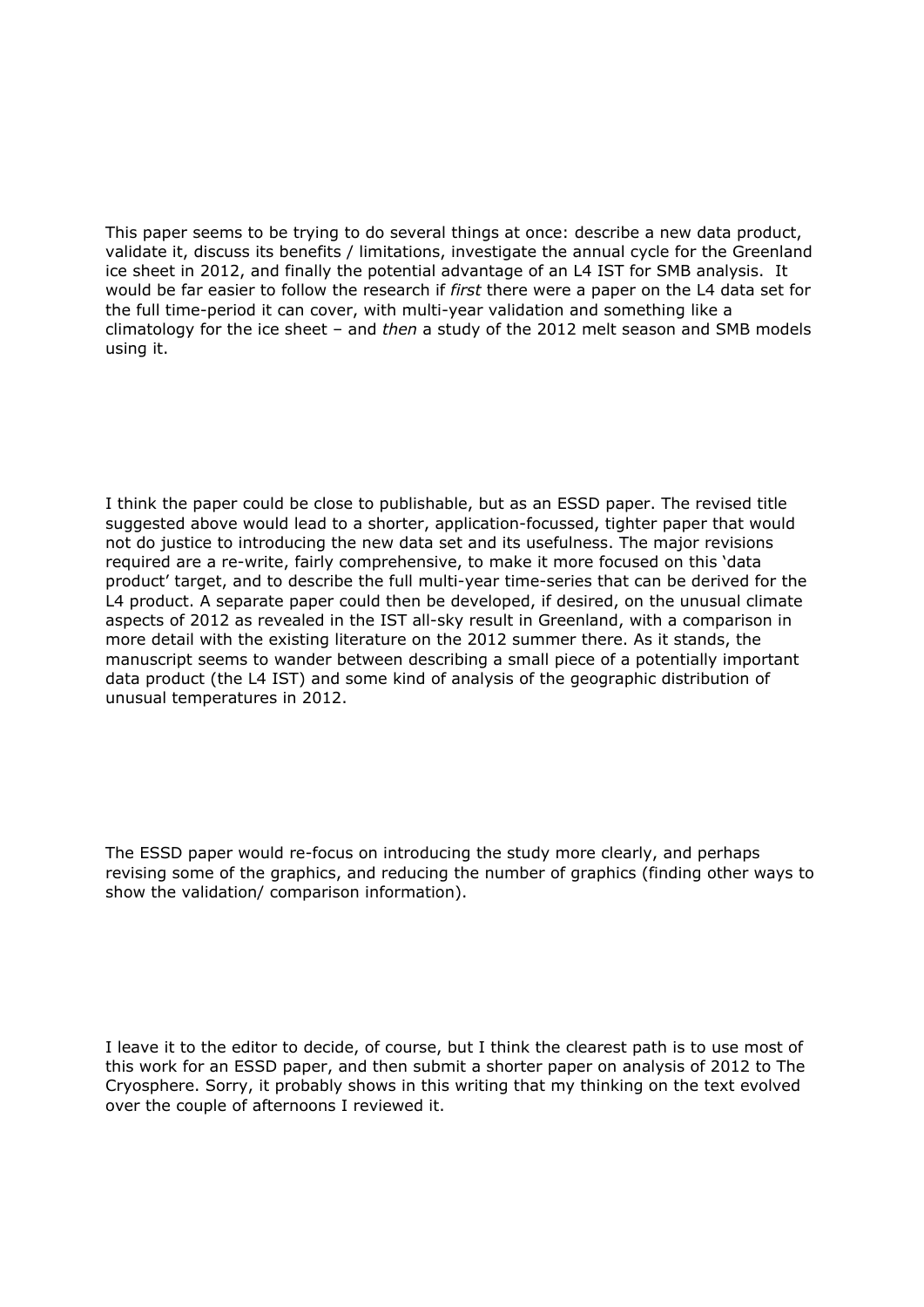Detailed comments:

Many comments are embedded in the annotated .pdf of the paper, submitted with this review.

L132 – what is the error on the comparison with PROMICE stations? The simple bias correction, adding the regional long-term offset to derive all-sky IST is concerning…. different elevations are likely to have different clear-sky / all-sky biases.

Figure 2 – why is this a wintertime assessment when this study is about a melt season excerpt of the product? Would not an April 2012 comparison be more appropriate?

Figure 7-- -- would it not be better to simply describe the overall bias for each IST data type relative to the 2012 IceBridge flights? Another graphical, map-based way to do this would be 4 outline maps of Greenland, one for each IST data type, with the flight tracks shown, colored along the track by offset (difference between IST and KT-19) smoothed to, e.g. 10km, on each track. Really clever addition would be to show the s.d. for the 10km as a grey width to the colored line. That, and a table summarizing the whole-season 28-flight average bias and offset.

Figure 11 – the left graphic might be better as an addition to a re-shaped fig9; the center and right graphics here are a nice outcome of the L4 product, but are more appropriate for an analysis of the 2012 melt season in comparison with other melt-day product. On this point, the color bar for the right graphic should be revised to a different palette, and adjusted to show the 0 to 50 day range more clearly. It would appear that the total number of melt days is low relative to other measures of 2012's melt season – something to evaluate in your 2012 analysis paper.